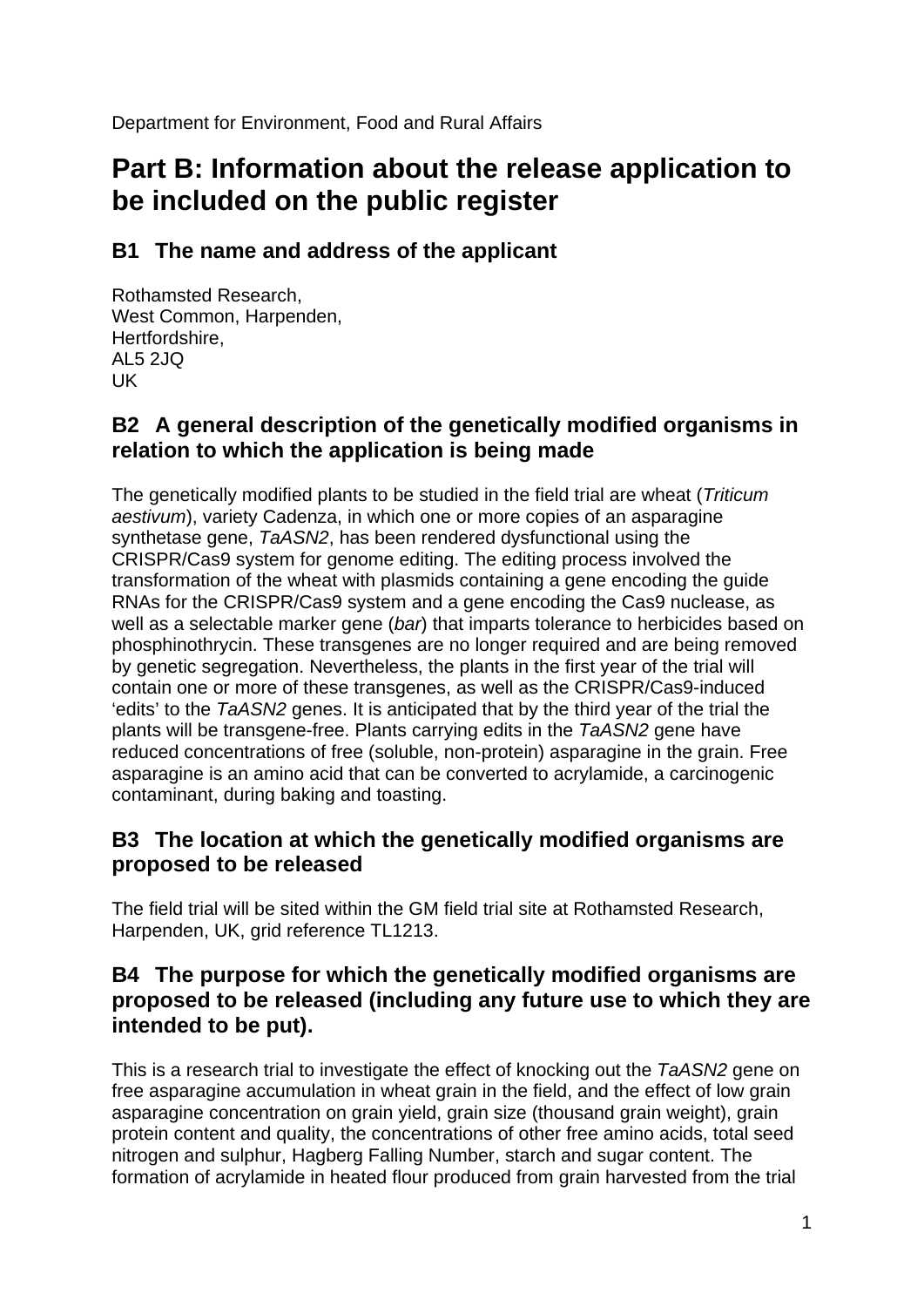will also be assessed. The number of plants that can be grown in the field as opposed to a glasshouse will also facilitate the identification of plants in which the transgenes have segregated away. At this stage it is not known whether plants carrying the very low asparagine trait would be suitable for commercial cultivation, and there is still uncertainty over how genome edited plants will be regulated in the UK. Decisions on whether the genome edited plants should be made available to breeders for incorporation into commercial breeding lines will therefore be taken at the end of the trial.

# **B5 The intended dates of the release.**

The trial will run for five seasons, from autumn 2021 to summer 2026. The plants will be sown in September/October and harvested in August/September each year.

# **B6 The environmental risk assessment.**

#### **Risk assessment**

**Conclusions on the Potential Environmental Impact from the Release or the Placing on the Market of GMOs**

**i. Likelihood of the genetically modified higher plant (GMHP) becoming more persistent than the recipient or parental plants in agricultural habitats or more invasive in natural habitats.**

Plants in which the *bar* gene is still present will be resistant to control by herbicides based on phosphinothrycin. However, control by herbicides based on other active ingredients will not be affected. The major trait in the plants is reduced accumulation of free asparagine in the grain. This appears to have a negative effect on germination, and there is some evidence of increased seed size in some of the edited lines. Otherwise the phenotype of the edited lines, including morphology, pollination and seed-set, do not appear to differ from control wheat cv. Cadenza plants. We therefore expect dissemination of pollen and seeds to be the same as for non-transgenic wheat plants, and the survivability of the plants in unmanaged systems to be reduced due to the germination effect.

#### **ii. Any selective advantage or disadvantage conferred to the GMHP.**

As stated above, germination of the low asparagine lines is poor, and this is likely to confer a selective disadvantage.

**iii. Potential for gene transfer to the same or other sexually compatible plant species under conditions of planting the GMHP and any selective advantage or disadvantage conferred to those plant species.**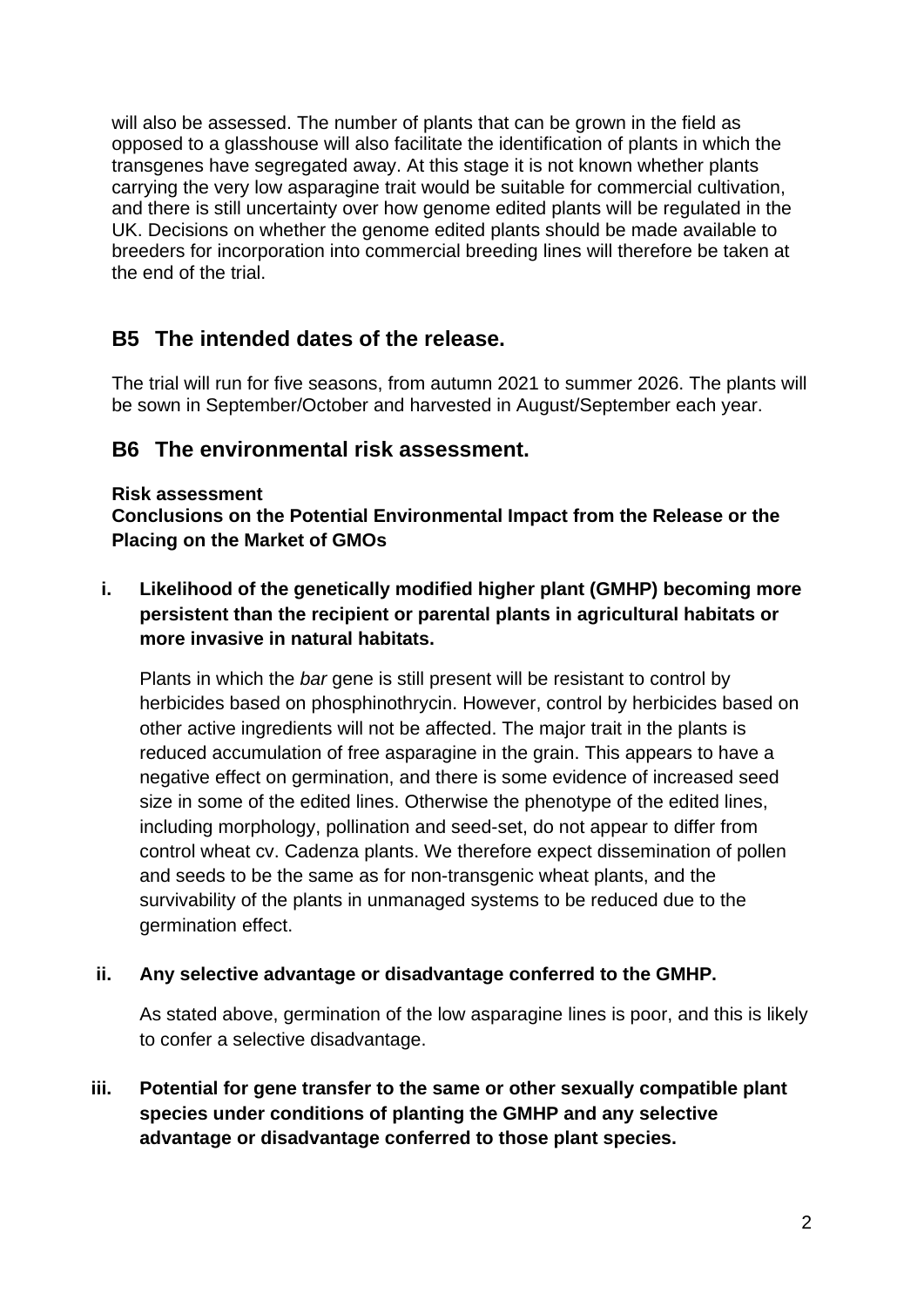Wheat is a self-pollinating crop with very low rates of cross-pollination with other wheat plants. It can be forced, using laboratory techniques, to cross with rye, Triticale and a limited number of other cereals but spontaneous crossing in the field is extremely rare if it occurs at all.

The only wild relatives of wheat commonly found in the UK are in the genera *Elymus* and *Elytrigia* (formerly known as *Agropyron*) and there are no reports of cross-hybridisation between wheat and these genera. The two most common inland species are common couch (*Elytrigia repens* (= *Agropyron repens*)) and bearded couch (*Elymus caninus* (= *Agropyron caninum*)). Other related species, such as sand couch (*Elytrigia juncea* (= *Agropyron junceum*)), sea couch (*Elytrigia atherica* (= *Agropyron pycnanthum*)) and hybrids are largely confined to coastal habitats.

Common couch is quite widespread on the Rothamsted estate whereas bearded couch is confined to woods and hedgerows. Common couch propagates primarily by vegetative reproduction (rhizomes), rather than by sexual reproduction, and in any case, no reports of wheat  $\times$  couch spontaneous hybrids have been reported.

Nevertheless, the outer edge of the trial will have a 3 m barrier of non-GM wheat to function as a pollen barrier, and no wheat or other cereals will be cultivated within 20 m of the trial. Common couch and other grasses will be controlled along with other weeds in and around the trial site using standard farm practices, and will not be allowed to grow within 20 m of the trial.

**iv. Potential immediate and/or delayed environmental impact resulting from direct and indirect interactions between the GMHP and target organisms, such as predators, parasitoids and pathogens (if applicable).**

Not applicable: There are no target organisms.

**v. Possible immediate and/or delayed environmental impact resulting from direct and indirect interactions of the GMHP with non-target organisms, (also taking into account organisms which interact with target organisms), including impact on population levels of competitors, herbivores, symbionts (where applicable), parasites and pathogens.**

Wheat plants have a range of pests and fungal pathogens. The main insect pests in the UK are the bird cherry-oat aphid (*Rhopalosiphum padi*), the grain aphid (*Sitobion avenae*) and the rose grain aphid (*Metopolophium dirhodum*), as well as the orange wheat blossom midge (*Sitodiplosis mosellana*) and the wheat bulb fly (*Delia coarctata*). Wheat also interacts with beneficial insects that attack aphid pests, such as *Aphidius rhopalosiphi*.

Wheat can become infected by several fungal pathogens in the UK, including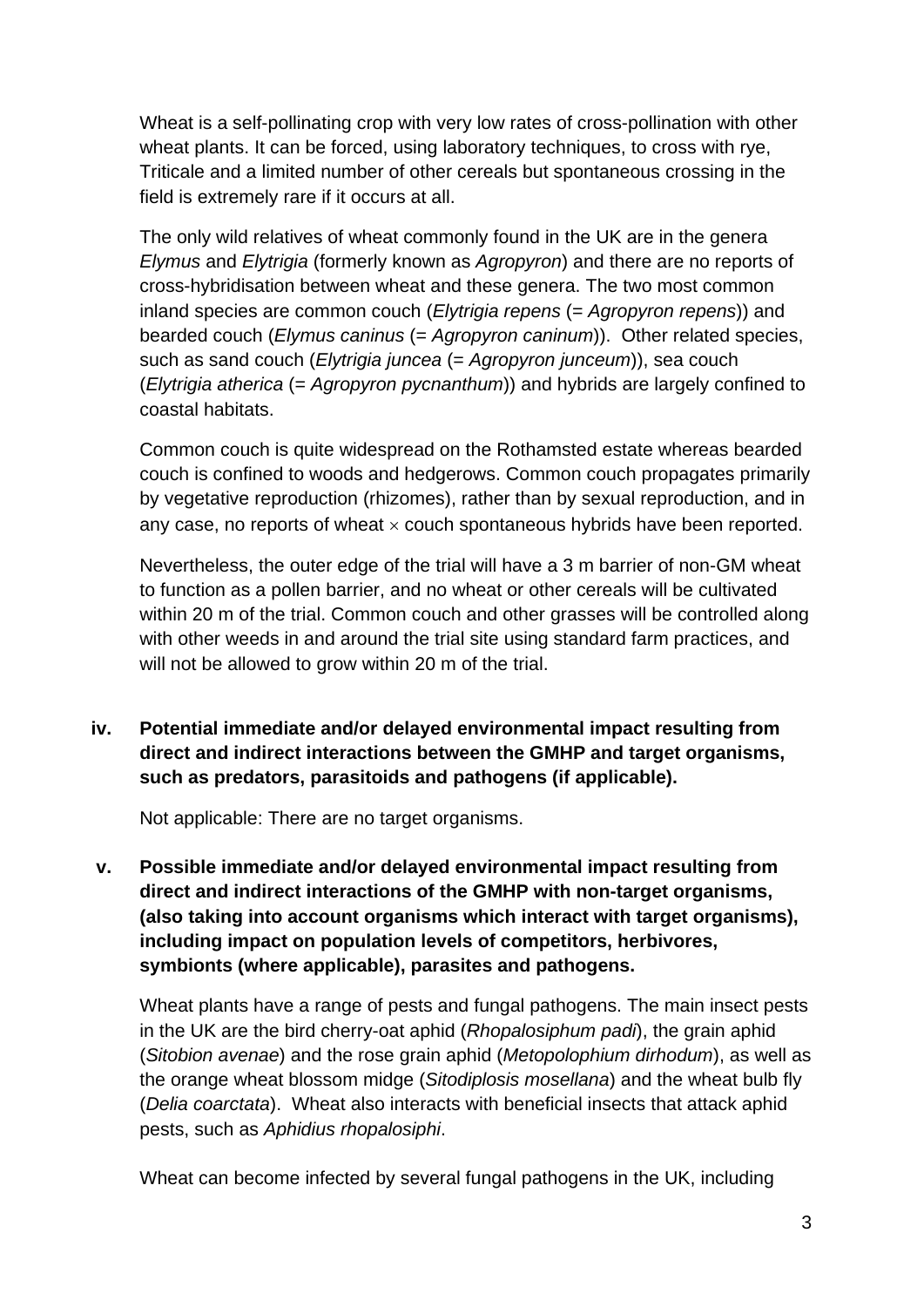*Septoria tritici* (*Mycosphaerella graminicola*), yellow rust (*Puccinia striiformis*) and brown rust (*Puccinia triticina*), as well as take-all disease (*Gaeumannomyces graminis* var. *tritici*). Good phytosanitary practice has been shown to be important in preventing the accumulation of high concentrations of free asparagine in the grain, but the relationship between pathogen infection and asparagine metabolism requires further research if the mechanisms underpinning this observation are to be understood. Even so, we consider it extremely unlikely that reduced free asparagine concentration in the grain will make the wheat more resistant to fungal pathogens.

Wheat also interacts with multiple fungi, bacteria and protists in the rhizospere, but these interactions are not expected to be affected in any way by the traits carried by the plants.

### **vi. Possible immediate and/or delayed effects on human health resulting from potential direct and indirect interactions of the GMHP and persons working with, coming into direct contact with, or in the vicinity of the GMHP release(s).**

The *gRNA*, *Cas9* and *bar* genes are not expected to result in the synthesis of products that are harmful to human health. The primary trait of reduced free asparagine concentration in the grain will have no effect on human health. Any unknown hazards arising from the expression and ingestion of foreign proteins will not be realised because the wheat plants will not be consumed by humans.

### **vii. Possible immediate and/or delayed effects on animal health and consequences for the food/feed chain resulting from consumption of the GMO and any products derived from it if it is intended to be used as animal feed.**

The *gRNA*, *Cas9* and *bar* genes are not expected to result in the synthesis of products that are harmful to animal health. The primary trait of reduced free asparagine concentration in the grain will have no effect on animal health. Any unknown hazards arising from the expression and ingestion of foreign proteins by domestic or farm animals will not be realised because the wheat plants will not be used for animal feed. The site is enclosed by a fence to deter entry by rabbits or other large mammals, and bird scaring devices including gas guns and hawk kites will be used to keep out birds.

### **viii. Possible immediate and/or delayed effects on biogeochemical processes resulting from potential direct and indirect interactions of the GMO and target and non-target organisms in the vicinity of the GMO release(s).**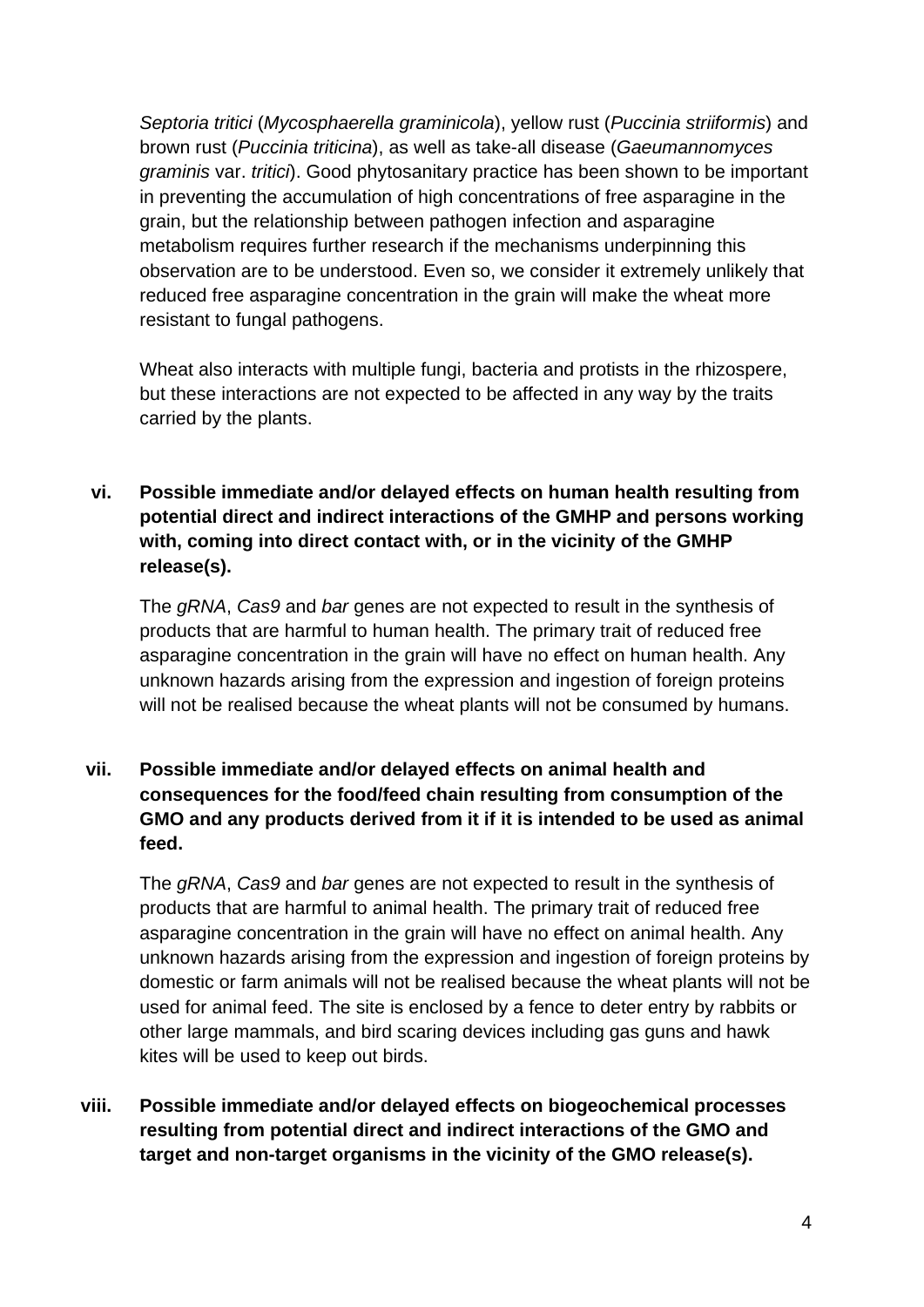Biogeochemical processes are not expected to be affected by the cultivation of the genetically modified plants.

### **ix. Possible immediate and/or delayed, direct and indirect environmental impacts of the specific cultivation, management and harvesting techniques used for the GMHP where these are different from those used for non-GMHPs.**

The site will be prepared according to standard agronomic practices for winter wheat cultivation. At harvest, a sample of plants may be hand-harvested, conditioned and threshed to supply seeds for research purposes. All such small samples removed from the trial site will be stored in containment prior to use and will eventually be autoclaved before disposal. The remainder of the site will be harvested by the plot combine. Grain that is not required for analysis or to provide seed for future trials will be disposed of by incineration, autoclaving or deep burial at a local authority-approved landfill site by an approved contractor, while any material remaining after analysis will be autoclaved before disposal. All straw will be chopped and left on site. The combine will be cleaned prior to leaving the site so that all traces of plant material from the trial will remain in the trial area. All transport of material will be logged.

Once the trial is concluded, or when the site is moved from one year to the next (Part A1, Section 36), the trial area will remain in stubble for the following two years to enable monitoring of volunteers and a broad spectrum herbicide such as glyphosate will be applied as required.

Any environmental effects resulting from these procedures will be negligible.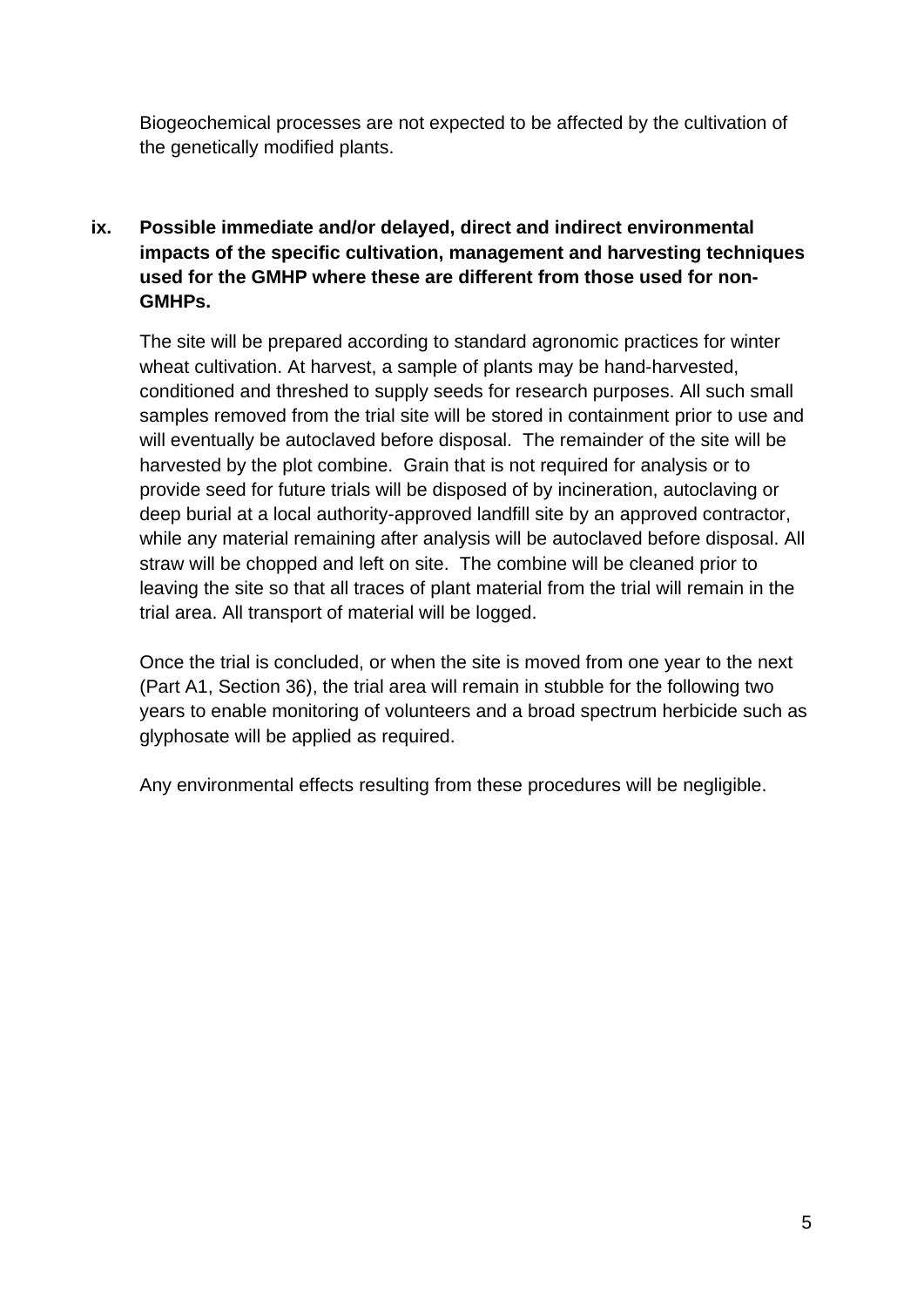|   | Step1: Potential       | Step 2: Evaluation of    | Step 3: Evaluation of the       | Step 4: Estimation of how        | Step 5: Modification of         | Step 6: Overall  |
|---|------------------------|--------------------------|---------------------------------|----------------------------------|---------------------------------|------------------|
|   | hazards which may      | how each hazard          | magnitude of harm caused        | likely/often each hazard will    | management strategies to        | estimate of risk |
|   | be caused by the       | could be realised in     | by each hazard if realised      | be realised as harm              | obtain lowest possible          | of harm caused   |
|   | characteristics of     | the receiving            |                                 |                                  | risks from the deliberate       | by the release   |
|   | the novel plant        | environments             |                                 |                                  | release                         | for each hazard  |
|   |                        |                          |                                 |                                  |                                 |                  |
| a | <b>Increased</b>       | Increased                | Wheat is an annual species      | It is highly unlikely that       | Harvested seeds will be         | Overall risk is  |
|   | invasiveness in        | invasiveness may         | that requires active            | intended or unintended           | transported from the site in    | negligible.      |
|   | natural habitats or    | arise from intended or   | management to out-compete       | effects of the genetic           | sealed containers.              |                  |
|   | persistence in         | unintended effects of    | weedier plants. Left            | modification will result in      | Machinery will be cleaned       |                  |
|   | agricultural habitats. | the genetic              | unmanaged, wheat does not       | major changes in                 | thoroughly prior to removal     |                  |
|   |                        | modification that result | establish and survive in nature | invasiveness or persistence.     | from the site. The large        |                  |
|   |                        | in wheat plants with a   | and thus has a low base line    | If it were to occur, this hazard | buffer zone will minimize the   |                  |
|   |                        | more 'weedy' habit       | of invasiveness and             | would be realised only if        | spread of pollen.               |                  |
|   |                        | that are better able to  | persistence. Even if intended   | seeds or pollen possessing       | Surrounding the trial site is a |                  |
|   |                        | establish and thrive in  | or unintended effects of the    | genes encoding these traits      | 20 metre area in which no       |                  |
|   |                        | uncultivated             | genetic modification resulted   | were to spread from the trial    | cereals or wild grasses will    |                  |
|   |                        | environments or to       | in major changes in             | site and become established      | be allowed to grow.             |                  |
|   |                        | persist in agricultural  | invasiveness or persistence, it | elsewhere. This is very          | Appropriate physical barriers   |                  |
|   |                        | habitats.                | is considered that this would   | unlikely as wheat pollen is      | and/or deterrents will be       |                  |
|   |                        |                          | not result in significant       | relatively heavy so does not     | employed to minimise access     |                  |
|   |                        |                          | environmental harm for          | travel far, and it has a short   | by large mammals and birds.     |                  |
|   |                        |                          | agricultural or unmanaged       | half-life. Cereals and grasses   | Phosphinothrycin-based          |                  |
|   |                        |                          | ecosystems. Wheat is a          | will not be allowed to grow      | herbicides will not be used     |                  |
|   |                        |                          | benign plant that can be easily | within 20 m of the trial site,   | on the trial site.              |                  |
|   |                        |                          | managed by cultivation or       | and spontaneous crossing         |                                 |                  |
|   |                        |                          | herbicides.                     | between wheat and its            |                                 |                  |
|   |                        |                          |                                 | closest wild relatives in the    |                                 |                  |
|   |                        |                          | The magnitude of harm if the    | UK has not been observed.        |                                 |                  |
|   |                        |                          | hazard were realised is,        | Seed removal from the site       |                                 |                  |
|   |                        |                          |                                 | will be rigorously managed.      |                                 |                  |
|   |                        |                          |                                 | The chances of modified          |                                 |                  |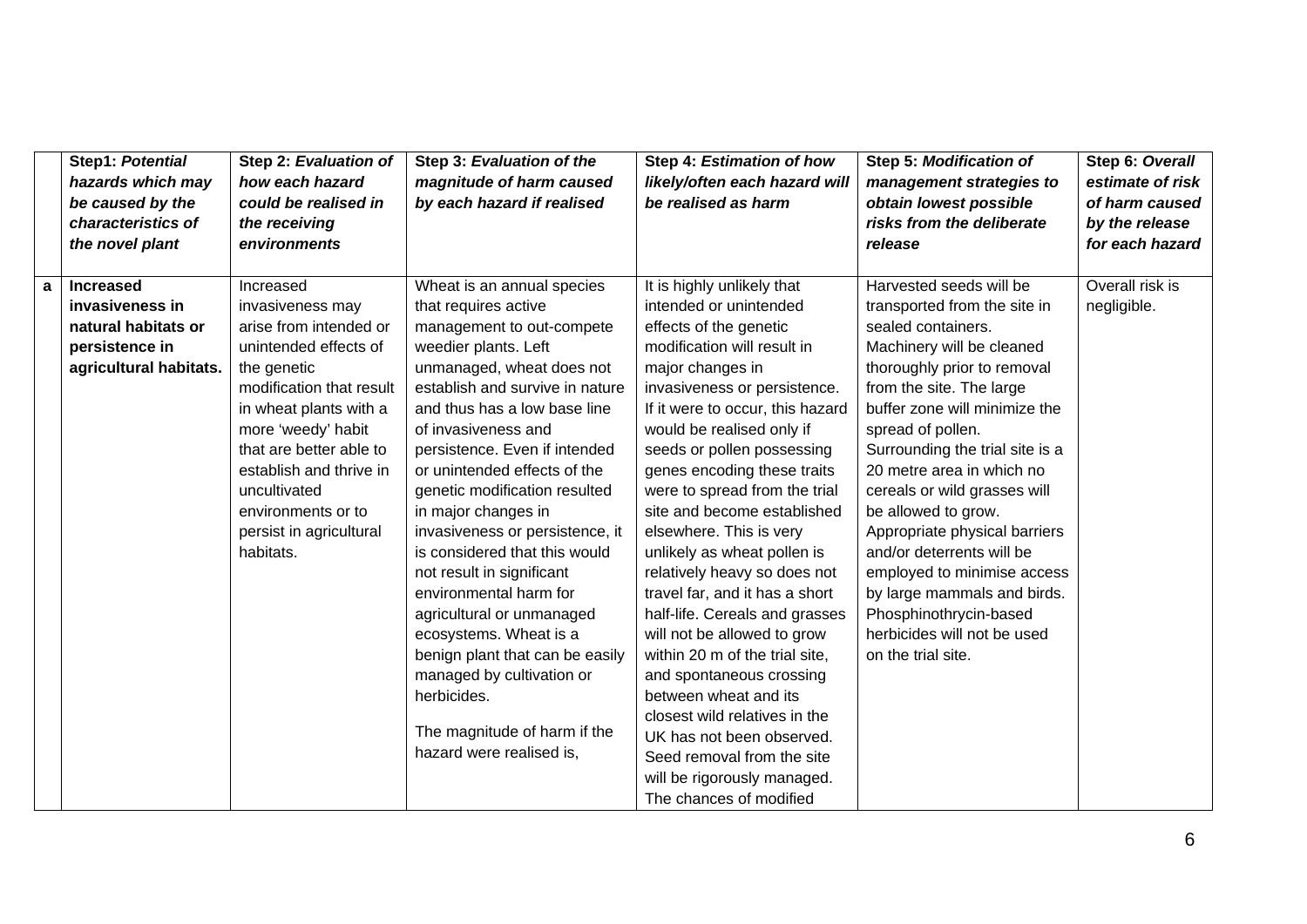|    |                                                                                                |                                                                                                                                                                                                                                                                                        | therefore, considered to be<br>very small.                                                                                                                                                                                                                                                                                                                                                                                                                                                                                            | wheat plants establishing<br>themselves outside the trial<br>site are considered to be<br>negligible.                                                                                                                                                                                                                                                                                                                                                                                                                                                                                                                                      |                                                                                                                                                                                                                                                                                                                                                                                                |                                   |
|----|------------------------------------------------------------------------------------------------|----------------------------------------------------------------------------------------------------------------------------------------------------------------------------------------------------------------------------------------------------------------------------------------|---------------------------------------------------------------------------------------------------------------------------------------------------------------------------------------------------------------------------------------------------------------------------------------------------------------------------------------------------------------------------------------------------------------------------------------------------------------------------------------------------------------------------------------|--------------------------------------------------------------------------------------------------------------------------------------------------------------------------------------------------------------------------------------------------------------------------------------------------------------------------------------------------------------------------------------------------------------------------------------------------------------------------------------------------------------------------------------------------------------------------------------------------------------------------------------------|------------------------------------------------------------------------------------------------------------------------------------------------------------------------------------------------------------------------------------------------------------------------------------------------------------------------------------------------------------------------------------------------|-----------------------------------|
| b  | Selective advantage<br>or disadvantage<br>conferred to<br>sexually compatible<br>plant species | Selective advantage or<br>disadvantage may<br>result from intended or<br>unintended effects of<br>the genetic<br>modification. This<br>hazard could be<br>realised in the<br>receiving environment<br>via out-crossing to<br>sexually-compatible<br>species outside the<br>trial site. | The trait of low asparagine<br>concentration in the grain is<br>associated with poor<br>germination and would<br>therefore be likely to confer a<br>selective disadvantage. The<br>genetic modification resulting<br>in increased tolerance to<br>phosphinothrycin-based<br>herbicides has the potential to<br>confer a major selective<br>advantage in agricultural<br>systems where those<br>herbicides are used routinely<br>but will have no substantial<br>effect on a plant's ability to<br>survive in unmanaged<br>ecosystems. | This hazard would be<br>realised only if pollen<br>possessing genes encoding<br>these traits were to spread<br>from the trial site and become<br>established. This is very<br>unlikely as wheat pollen is<br>relatively heavy so does not<br>travel long distances, and it<br>has a short half-life. Cereals<br>and grasses will not be<br>allowed to grow within 20m of<br>the trial site, and<br>spontaneous crossing<br>between wheat and its<br>closest wild relatives in the<br>UK has not been observed.<br>The likelihood of this hazard<br>resulting in environmental<br>harm is, therefore,<br>considered to be extremely<br>low. | There is a large buffer zone<br>to minimize the spread of<br>pollen. Surrounding the trial<br>site is a 20 metre area in<br>which no cereals or grasses<br>will be allowed to grow.<br>Appropriate physical barriers<br>and/or deterrents will be<br>employed to minimise access<br>by large mammals and birds.<br>Phosphinothrycin-based<br>herbicides will not be used<br>on the trial site. | Overall risk is<br>extremely low. |
| C. | <b>Potential</b><br>environmental                                                              | This hazard could not<br>be realised because                                                                                                                                                                                                                                           |                                                                                                                                                                                                                                                                                                                                                                                                                                                                                                                                       |                                                                                                                                                                                                                                                                                                                                                                                                                                                                                                                                                                                                                                            |                                                                                                                                                                                                                                                                                                                                                                                                | No risk.                          |
|    | impact due to                                                                                  | there are no target                                                                                                                                                                                                                                                                    |                                                                                                                                                                                                                                                                                                                                                                                                                                                                                                                                       |                                                                                                                                                                                                                                                                                                                                                                                                                                                                                                                                                                                                                                            |                                                                                                                                                                                                                                                                                                                                                                                                |                                   |
|    | interactions                                                                                   | organisms.                                                                                                                                                                                                                                                                             |                                                                                                                                                                                                                                                                                                                                                                                                                                                                                                                                       |                                                                                                                                                                                                                                                                                                                                                                                                                                                                                                                                                                                                                                            |                                                                                                                                                                                                                                                                                                                                                                                                |                                   |
|    | between the novel                                                                              |                                                                                                                                                                                                                                                                                        |                                                                                                                                                                                                                                                                                                                                                                                                                                                                                                                                       |                                                                                                                                                                                                                                                                                                                                                                                                                                                                                                                                                                                                                                            |                                                                                                                                                                                                                                                                                                                                                                                                |                                   |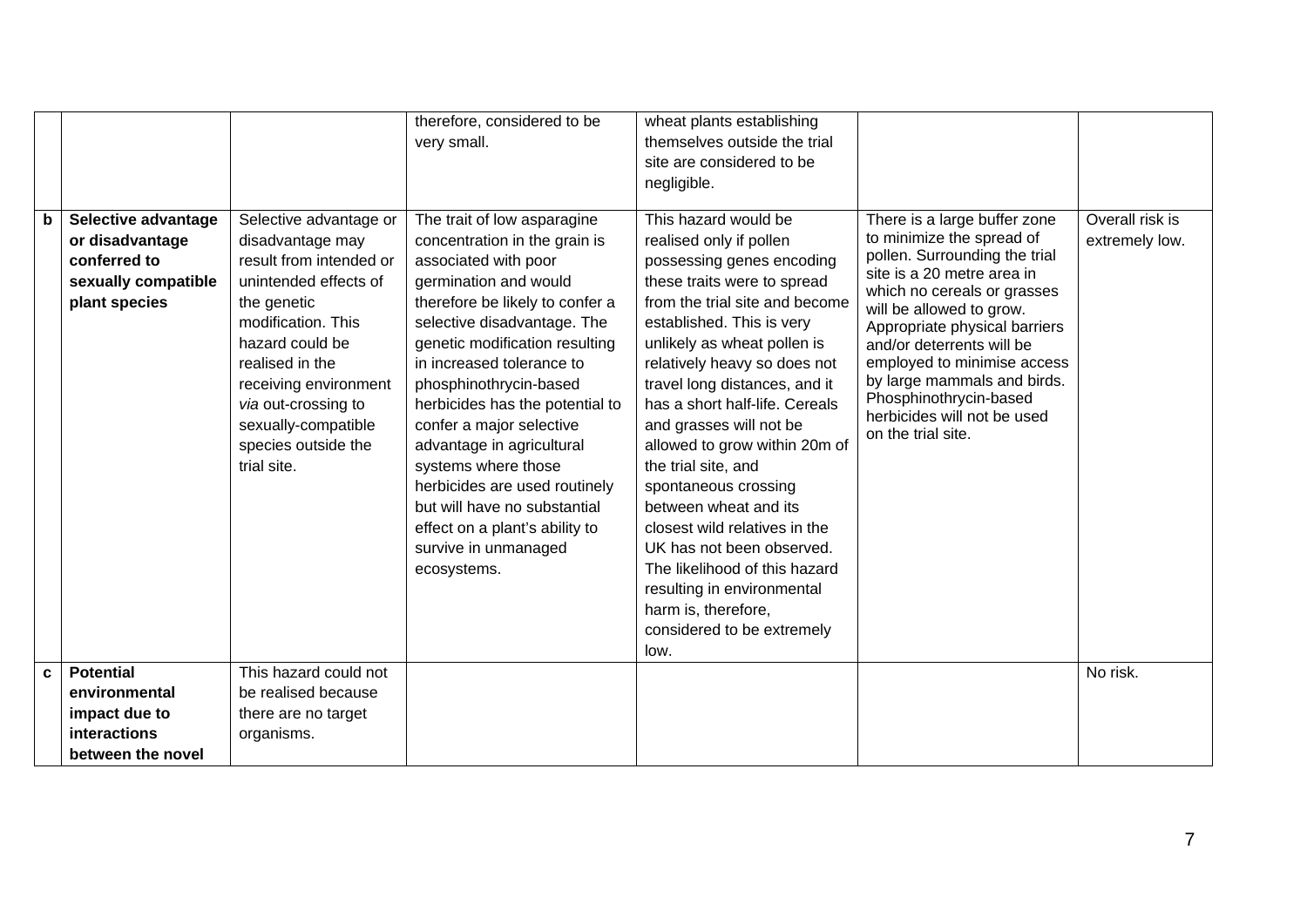|   | plant and target     |                         |                                  |                                |                                 |                 |
|---|----------------------|-------------------------|----------------------------------|--------------------------------|---------------------------------|-----------------|
|   | organisms            |                         |                                  |                                |                                 |                 |
|   |                      |                         |                                  |                                |                                 |                 |
| d | <b>Potential</b>     | Changes in the plants'  | Wheat plants have a range of     | Impacts of this hazard on the  | Harvested seeds will be         | Overall risk is |
|   | environmental        | interactions with non-  | pests and fungal pathogens.      | environment would only         | transported from the site in    | extremely low.  |
|   | impact due to        | target organisms could  | The main insect pests in the     | occur if seeds or pollen from  | sealed containers.              |                 |
|   | interactions         | result from intended or | UK are the bird cherry-oat       | the GM plants were to spread   | Machinery will be cleaned       |                 |
|   | between the novel    | unintended effects of   | aphid (Rhopalosiphum padi),      | from the trial site and become | thoroughly prior to removal     |                 |
|   | plant and non-target | the genetic             | the grain aphid (Sitobion        | established. Pollen spread is  | from the site. There is a large |                 |
|   | organisms            | modification. This      | avenae) and the rose grain       | very unlikely because wheat    | buffer zone to minimize the     |                 |
|   |                      | could have an           | aphid (Metopolophium             | pollen is relatively heavy and | spread of pollen.               |                 |
|   |                      | environmental impact    | dirhodum), as well as the        | does not travel long           | Surrounding the trial site is a |                 |
|   |                      | if changes in           | orange wheat blossom midge       | distances, and it has a short  | 20 metre area in which no       |                 |
|   |                      | interactions with non-  | (Sitodiplosis mosellana) and     | half-life. Cereals and grasses | cereals or grasses will be      |                 |
|   |                      | target organisms        | the wheat bulb fly (Delia        | will not be allowed to grow    | allowed to grow. Appropriate    |                 |
|   |                      | resulted in the plants  | coarctata). Wheat also           | within 20 m of the trial site, | physical barriers and/or        |                 |
|   |                      | being better able to    | interacts with beneficial        | and spontaneous crossing       | deterrents will be employed     |                 |
|   |                      | thrive in uncultivated  | insects that attack aphid pests, | between wheat and its          | to minimise access by large     |                 |
|   |                      | environments or to      | such as Aphidius rhopalosiphi.   | closest wild relatives in the  | mammals and birds, to           |                 |
|   |                      | persist in agricultural | We consider it extremely         | UK has not been observed.      | prevent them spreading          |                 |
|   |                      | habitats.               | unlikely that the genetic        | Seed removal from the site     | seeds. Phosphinothrycin-        |                 |
|   |                      |                         | modification will affect these   | will be rigorously managed.    | based herbicides will not be    |                 |
|   |                      |                         | non-target organisms in any      | The likelihood of this hazard  | used on the trial site.         |                 |
|   |                      |                         | way.                             | resulting in environmental     |                                 |                 |
|   |                      |                         |                                  | harm is considered to be       |                                 |                 |
|   |                      |                         | Wheat can become infected        | extremely low.                 |                                 |                 |
|   |                      |                         | by several fungal pathogens in   |                                |                                 |                 |
|   |                      |                         | the UK, including Septoria       |                                |                                 |                 |
|   |                      |                         | tritici (Mycosphaerella          |                                |                                 |                 |
|   |                      |                         | graminicola), yellow rust        |                                |                                 |                 |
|   |                      |                         | (Puccinia striiformis) and       |                                |                                 |                 |
|   |                      |                         | brown rust (Puccinia triticina), |                                |                                 |                 |
|   |                      |                         | as well as take-all disease      |                                |                                 |                 |
|   |                      |                         | (Gaeumannomyces graminis         |                                |                                 |                 |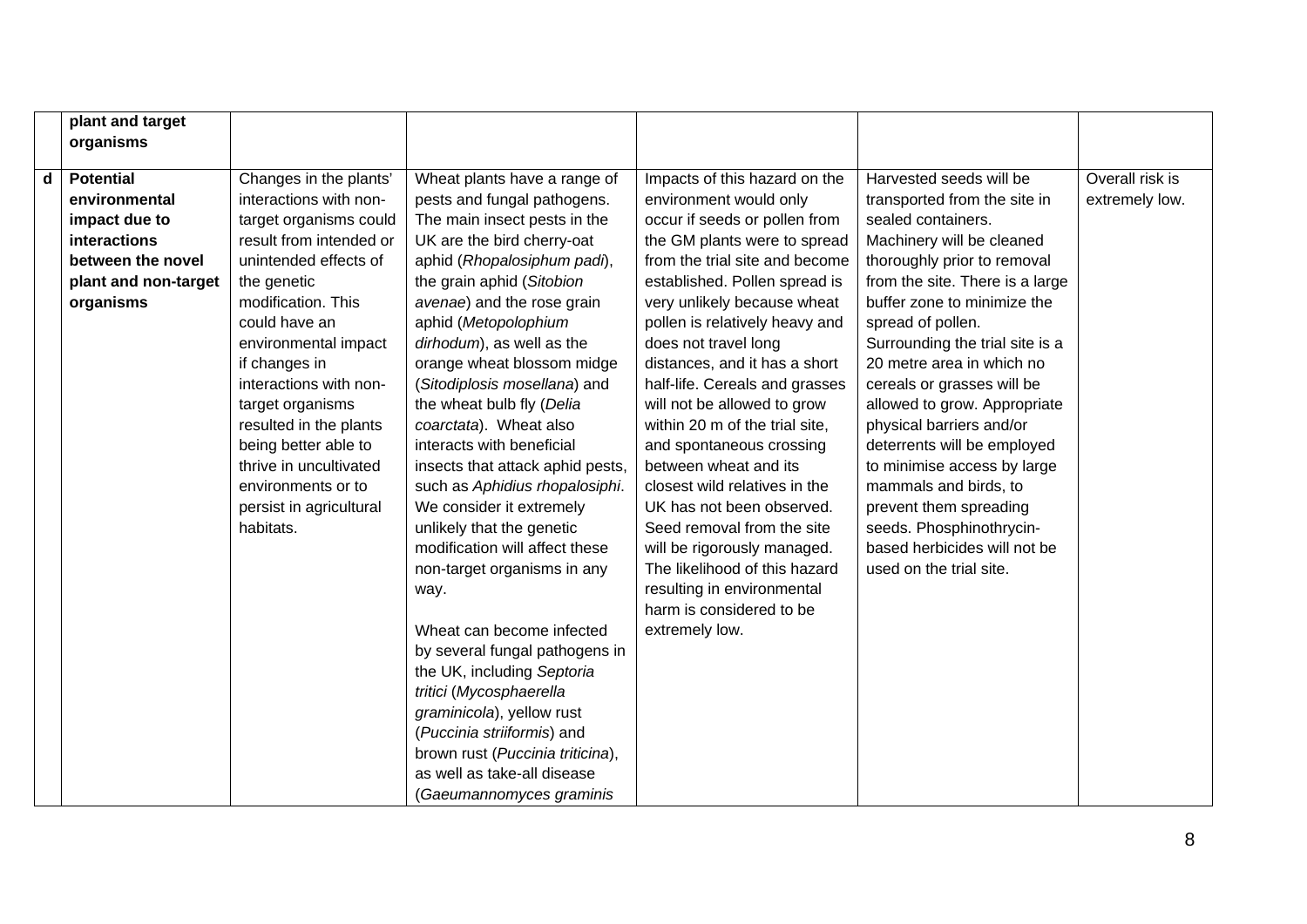|   |                            |                         | var. tritici). Good phytosanitary |                                 |                              |                 |
|---|----------------------------|-------------------------|-----------------------------------|---------------------------------|------------------------------|-----------------|
|   |                            |                         | practice has been shown to be     |                                 |                              |                 |
|   |                            |                         | important in preventing the       |                                 |                              |                 |
|   |                            |                         | accumulation of high              |                                 |                              |                 |
|   |                            |                         | concentrations of free            |                                 |                              |                 |
|   |                            |                         | asparagine in the grain, but      |                                 |                              |                 |
|   |                            |                         | the mechanisms underpinning       |                                 |                              |                 |
|   |                            |                         | this observation require further  |                                 |                              |                 |
|   |                            |                         | research. Even so, we             |                                 |                              |                 |
|   |                            |                         | consider it extremely unlikely    |                                 |                              |                 |
|   |                            |                         | that reduced free asparagine      |                                 |                              |                 |
|   |                            |                         | concentration in the grain will   |                                 |                              |                 |
|   |                            |                         | make the wheat more resistant     |                                 |                              |                 |
|   |                            |                         | to fungal pathogens.              |                                 |                              |                 |
|   |                            |                         |                                   |                                 |                              |                 |
|   |                            |                         | Wheat also interacts with         |                                 |                              |                 |
|   |                            |                         | multiple fungi, bacteria and      |                                 |                              |                 |
|   |                            |                         | protists in the rhizospere, but   |                                 |                              |                 |
|   |                            |                         | these interactions are not        |                                 |                              |                 |
|   |                            |                         | expected to be affected in any    |                                 |                              |                 |
|   |                            |                         | way by the traits carried by the  |                                 |                              |                 |
|   |                            |                         | plants.                           |                                 |                              |                 |
|   |                            |                         |                                   |                                 |                              |                 |
| e | <b>Potential effect on</b> | By contact or ingestion | The gRNA, Cas9 and bar            | Some contact between the        | No plant material from the   | Overall risk is |
|   | human or animal            | of GM plant material.   | genes are not expected to         | GM plants and humans is         | trial will enter the food or | extremely low.  |
|   | health due to the          |                         | result in the synthesis of        | inevitable. People operating    | animal feed chain.           |                 |
|   | introduced genes           |                         | products that are harmful to      | farm machinery and              |                              |                 |
|   |                            |                         | human health. The primary         | scientists working in the trial |                              |                 |
|   |                            |                         | trait of reduced free             | site will come into physical    |                              |                 |
|   |                            |                         | asparagine concentration in       | contact with the plants.        |                              |                 |
|   |                            |                         | the grain will have no effect on  | However, it is extremely        |                              |                 |
|   |                            |                         | human or animal health. Any       | unlikely that they will ingest  |                              |                 |
|   |                            |                         | unknown hazards with respect      | any plant material. It is more  |                              |                 |
|   |                            |                         | to human health arising from      | likely that small mammals       |                              |                 |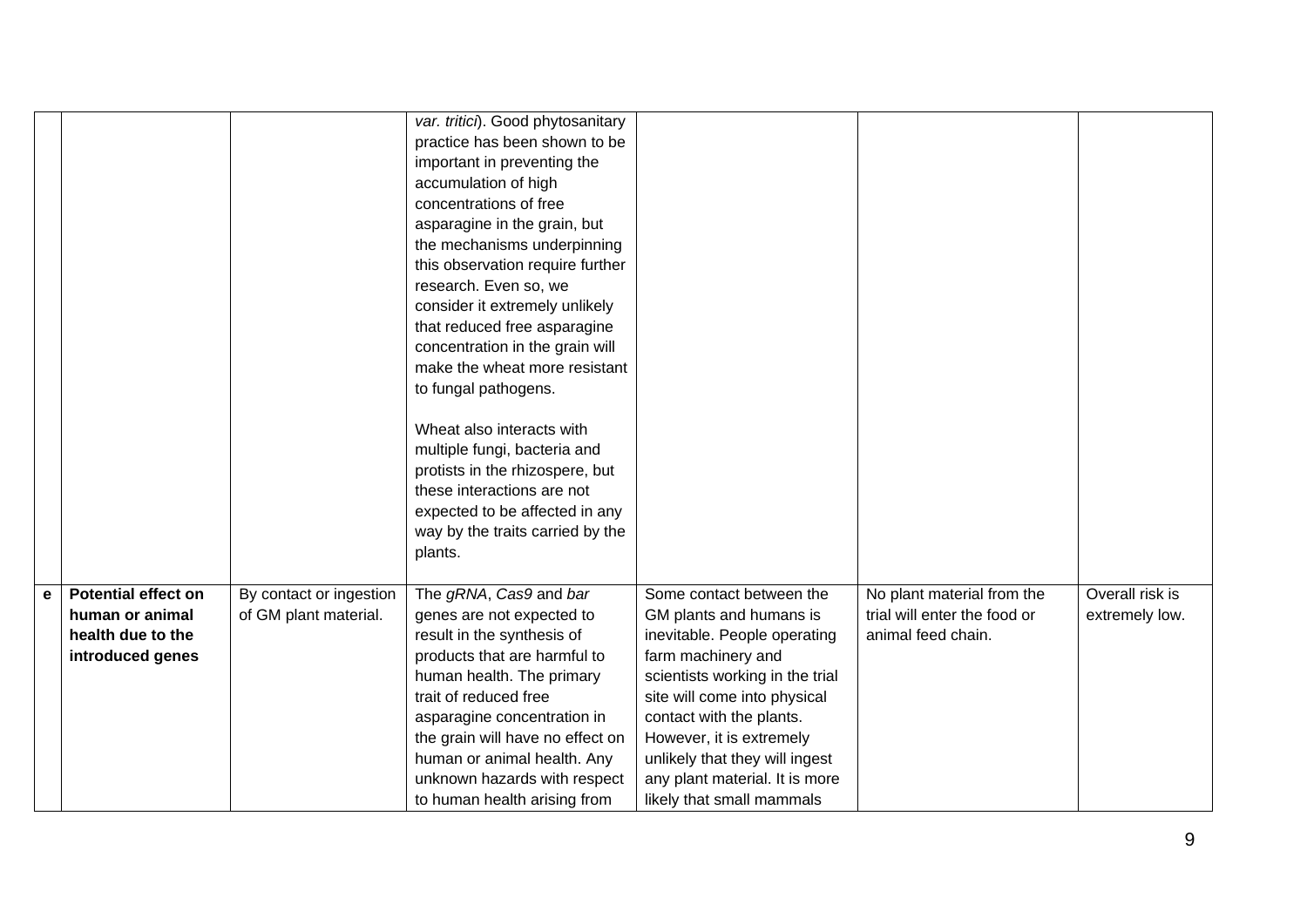|                                                                                                                                 |                                                                                                                                                                                                 | the expression and ingestion<br>of foreign proteins will not be<br>realised because the wheat<br>plants will not be consumed by<br>humans.                           | such as mice, invertebrates<br>and birds may come into<br>contact and/or ingest plant<br>material.                                                                                                                                                                                                  |                                                                           |                                   |
|---------------------------------------------------------------------------------------------------------------------------------|-------------------------------------------------------------------------------------------------------------------------------------------------------------------------------------------------|----------------------------------------------------------------------------------------------------------------------------------------------------------------------|-----------------------------------------------------------------------------------------------------------------------------------------------------------------------------------------------------------------------------------------------------------------------------------------------------|---------------------------------------------------------------------------|-----------------------------------|
| <b>Potential effects on</b><br>biogeochemical<br>processes (changes<br>in soil<br>decomposition of<br>organic material)<br>DNA. | Changes in<br>biogeochemical<br>processes may result<br>from unintended<br>changes in the<br>modified plants or from<br>unintended changes in<br>soil microbes due to<br>horizontal transfer of | The magnitude of harm is<br>estimated to be extremely low.<br>Biogeochemical processes are<br>not expected to be affected by<br>the cultivation of the GM<br>plants. | The likelihood of changes to<br>biogeochemical processes is<br>considered to be very low.<br>The area proposed to be<br>planted with GMOs is small<br>(a total of 50 1.8 $\times$ 6m plots)<br>and temporary (lasting 10-12<br>months in each year of the<br>five growing seasons of the<br>trial). | No specific management<br>strategies are planned to<br>address this risk. | Overall risk is<br>extremely low. |
| <b>Possible</b><br>$\mathbf{g}$<br>environmental<br>impact due to<br>changes in<br>cultivation practice                         | The cultivation<br>practices applied to<br>the trial are likely to<br>have negligible<br>environmental impact.                                                                                  | The magnitude of any effects<br>arising from changes in<br>cultivation practice will be<br>negligible.                                                               | The frequency that this<br>hazard may be realised is<br>low. The trial comprises only<br>$50 \times (6 \times 1.8m)$ plots, and will<br>be sown for only five growing<br>seasons.                                                                                                                   | None.                                                                     | Overall risk is<br>extremely low. |